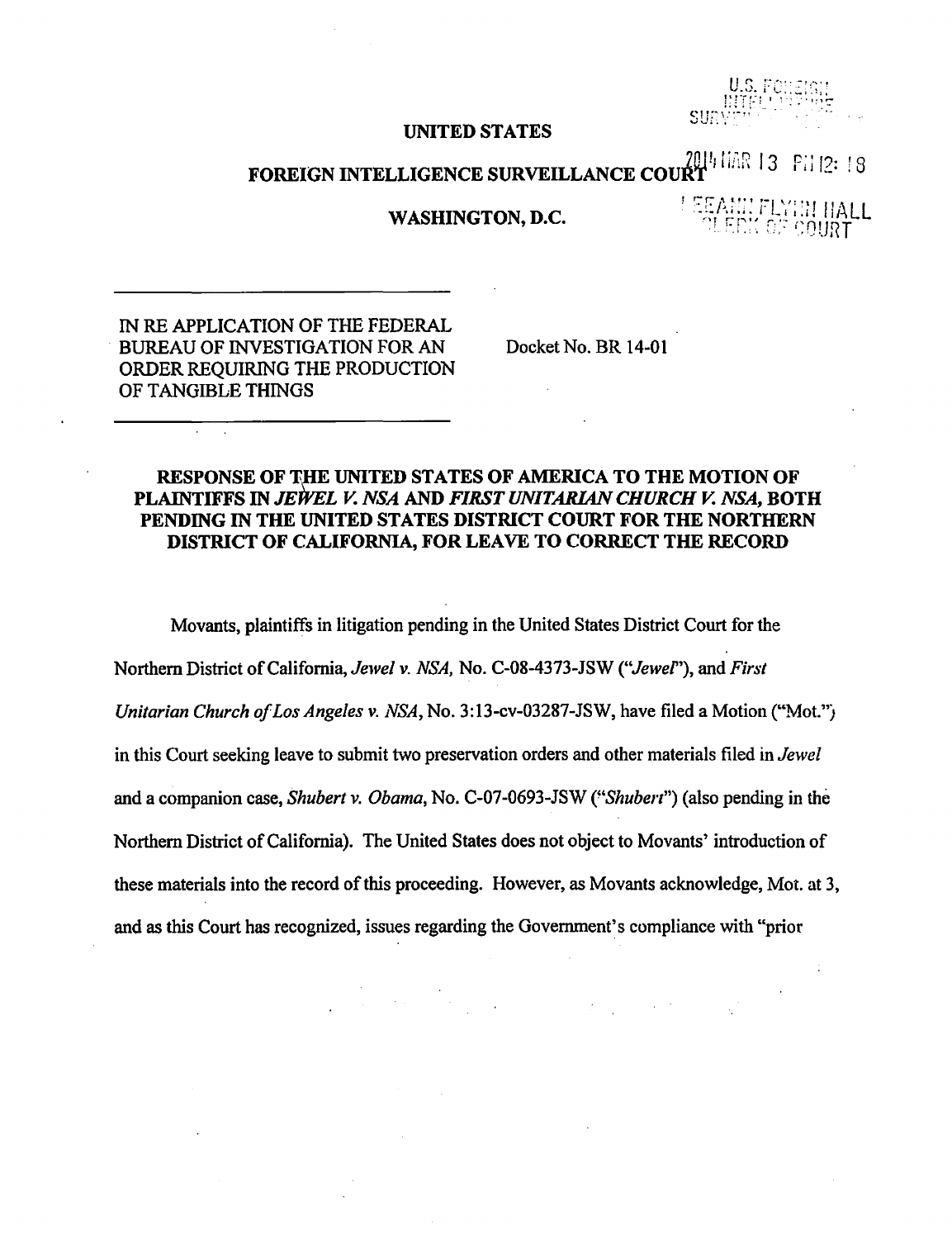preservation orders issued by the Northern District of California" are "a matter for the District

Court to resolve." March 12, 2014 Opinion and Order at 4 n.3.

Dated: March 12, 2014

Respectfully submitted,

Carlin Acting Assistant Attorney General National Security Division

Stuart F. Delery Assistant Attorney General Civil Division

United States Department of Justice

<sup>1</sup>Contrary to their representation, *see* Mot. at 1, Movants did not make a "specific request" that the Government inform this Court about the preservation orders in *Jewel* and *Shubert. See*  Government's March 11, 2014 Notice and Motion, Ex. A (attaching Declaration of Cindy Cohn, Ex. E). In any event, as this Court is aware, litigation is now ongoing in the Northern District of California concerning preservation obligations in the *Jewel* and *Shubert* matters.